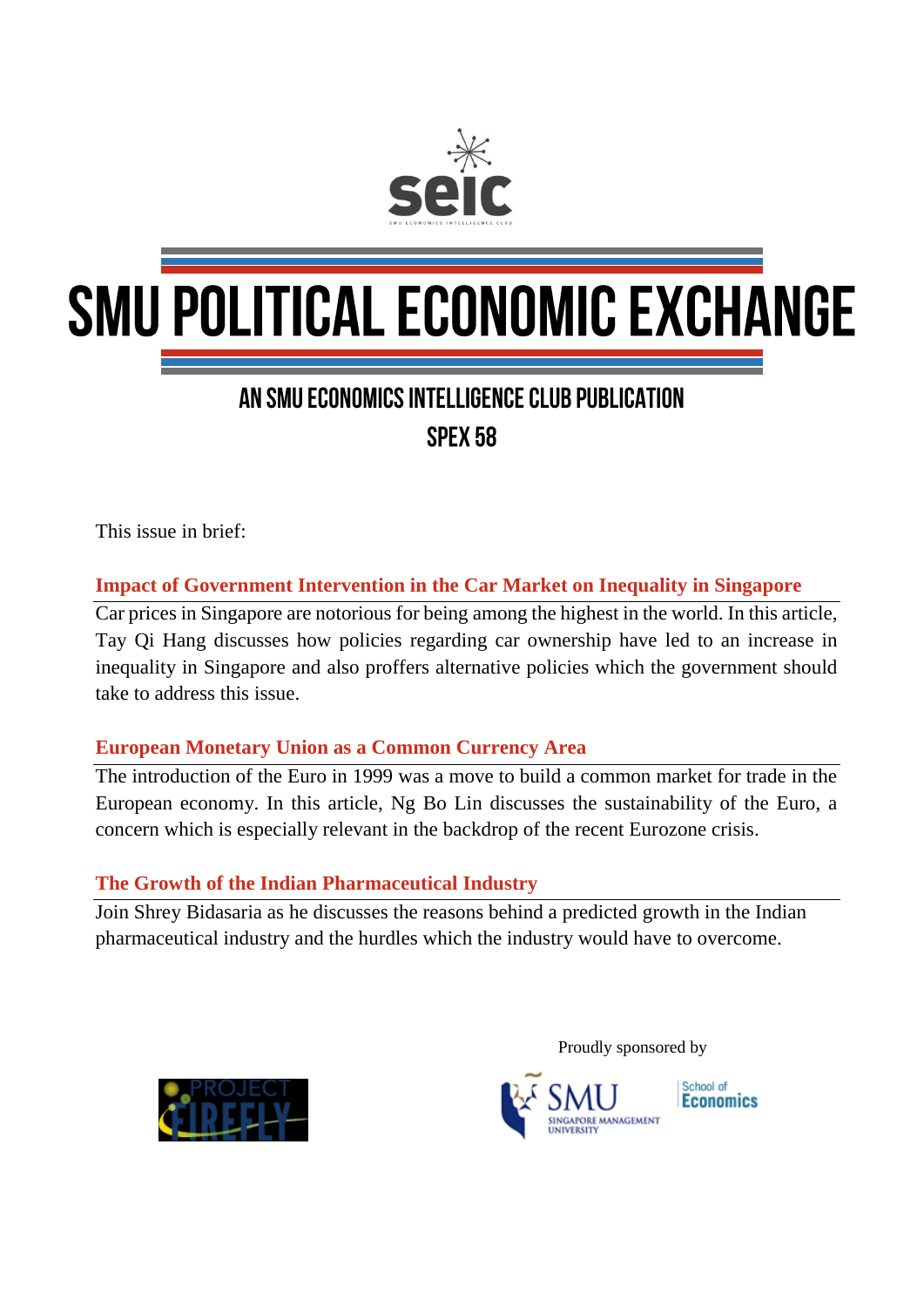## **IMPACT OF GOVERNMENT INTERVENTION IN THE CAR MARKET ON INEQUALITY IN SINGAPORE**

#### *By Tay Qi Hang*

#### **Introduction**

Since gaining its independence 50 years ago, Singapore has enjoyed spectacular economic success unmatched by any other economy in the region. With a GDP per capita of over \$51000 as of 2013 (World Bank, 2015), Singapore has become renowned for being one of the wealthiest nations in the world. The median household income in Singapore has also grown rapidly, from \$3638 in 2000 to \$5000 in 2010 (Figure 1). However, income inequality in Singapore has also been rising, with the nation's Gini coefficient increasing from 0.460 in 2002 to 0.478 in 2012 (Figure 2). This has led to rumblings of discontent in Singapore, especially as residents find themselves unable to cope with the rising cost of living in the country. This is due in no small part to the cost of owning a car; a prospect which is becoming increasingly distant for most due to government intervention in the market. In fact, the exorbitant cost of purchasing a car in Singapore has caused amazement among residents of other nations around the world (The Straits Times, 2013). This article discusses how the government's policies regarding car ownership has led to an increase in inequality in Singapore and also proffers alternative policies which the government should take to address this issue.

| Year | Median Household Income |                       |                        | Average Household Income |                           |                       |
|------|-------------------------|-----------------------|------------------------|--------------------------|---------------------------|-----------------------|
|      | Dollar                  | Nominal<br>Change (%) | Real<br>Change $(\% )$ | Dollar                   | Nominal<br>Change $(\% )$ | Real<br>Change $(\%)$ |
|      |                         |                       |                        |                          |                           |                       |
| 2000 | 3.638                   | 3.9                   | 2.6                    | 4.988                    | 5.7                       | 4.2                   |
| 2001 | 3.860                   | 6.1                   | 5.0                    | 5.338                    | 7.0                       | 5.9                   |
| 2002 | 3.628                   | $-6.0$                | $-5.6$                 | 5,069                    | $-5.0$                    | $-4.7$                |
| 2003 | 3.601                   | $-0.7$                | $-1.2$                 | 5.075                    | 0.1                       | $-0.4$                |
| 2004 | 3.689                   | 2.4                   | 0.8                    | 5.194                    | 2.3                       | 0.7                   |
| 2005 | 3.860                   | 4.6                   | 4.1                    | 5.447                    | 4.9                       | 4.4                   |
| 2006 | 4.000                   | 3.6                   | 2.6                    | 5.715                    | 4.9                       | 3.9                   |
| 2007 | 4.375                   | 9.4                   | 7.1                    | 6.295                    | 10.1                      | 7.9                   |
| 2008 | 4.946                   | 13.1                  | 6.0                    | 7.086                    | 12.6                      | 5.6                   |
| 2009 | 4,850                   | $-1.9$                | $-2.5$                 | 6,826                    | $-3.7$                    | $-4.2$                |
| 2010 | 5,000                   | 3.1                   | 0.3                    | 7.214                    | 5.7                       | 2.8                   |

Table 1 Monthly Household Income from Work Among Resident Households

<sup>1</sup> Household income from work refers to the sum of income received by all working members of the household from employment and business but excludes the income of maids.

Figure 1: Monthly Household Income from Work among Resident Households in Singapore Source: Department of Statistics Singapore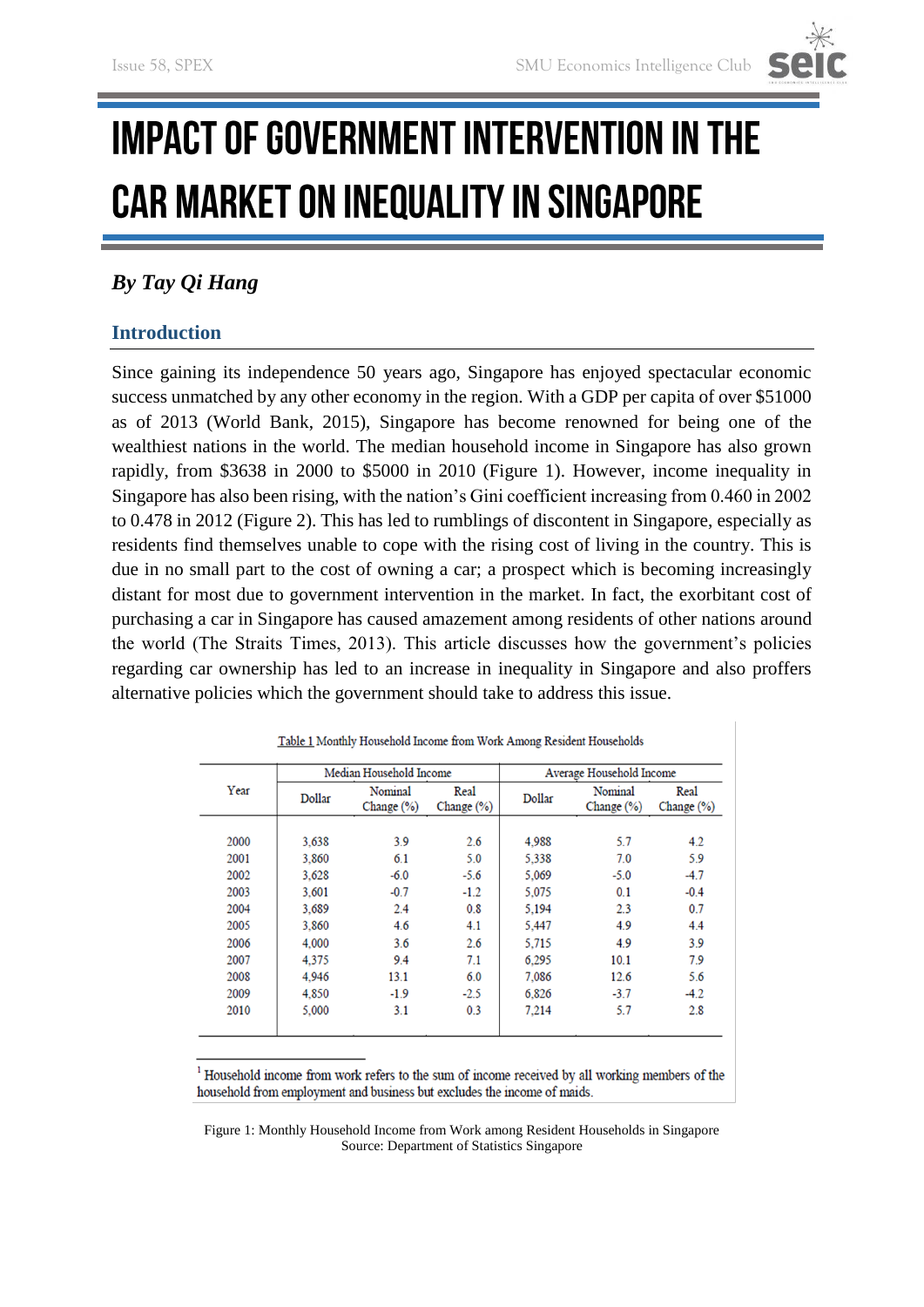

Chart 8 Gini Coefficient Among Resident Employed Households





Figure 2: Gini coefficient among resident employed households in Singapore Data source: Department of Statistics Singapore

#### **Current Policies**

Singapore is one of the most densely populated and urbanised cities in the world, with a population density of over 7000 people per square kilometre (World Bank, 2015). Due to this, the government has enacted numerous policies to control the nation's vehicle growth rate. There have been two major components to this: the Additional Registration Fee (ARF) and the Certificate of Entitlement (COE).

The ARF was introduced in Singapore in 1968 as a means for the government to reduce the nation's rapid vehicle growth rate. While initially set at 15 percent of a car's Open Market Value (OMV), this percentage has risen over the years to 175 percent in 1983 (Woo, 2013). In 2013, a tiered ARF rate was introduced, with new rates ranging from 100 percent to 180 percent, depending on the car's OMV (Xiang, 2014).

The COE was introduced by the Singapore government in 1990 as a product of the Vehicle Quota System (VQS) designed to limit the country's vehicle growth rate. Under this system, prospective car owners are required to bid for a certificate which allows them to own a car for ten years, after which they have the option of either scrapping their vehicle or renewing their COE for another ten years for a hefty fee. As the price of a new COE depends heavily on the quota released by the government each month, prices can vary greatly with each bidding round.

#### **Effects**

The combination of the ARF and COE has caused car prices in Singapore to be among the highest in the world (Willoughby, 2001). In fact, it is not uncommon for a car in Singapore to be priced at more than 300% of its cost in another country. A case in point would be the Mazda 6 saloon, a common family car. While this vehicle costs just S\$42317 in the UK (after accounting for exchange rate differences), it costs a staggering S\$130988 in Singapore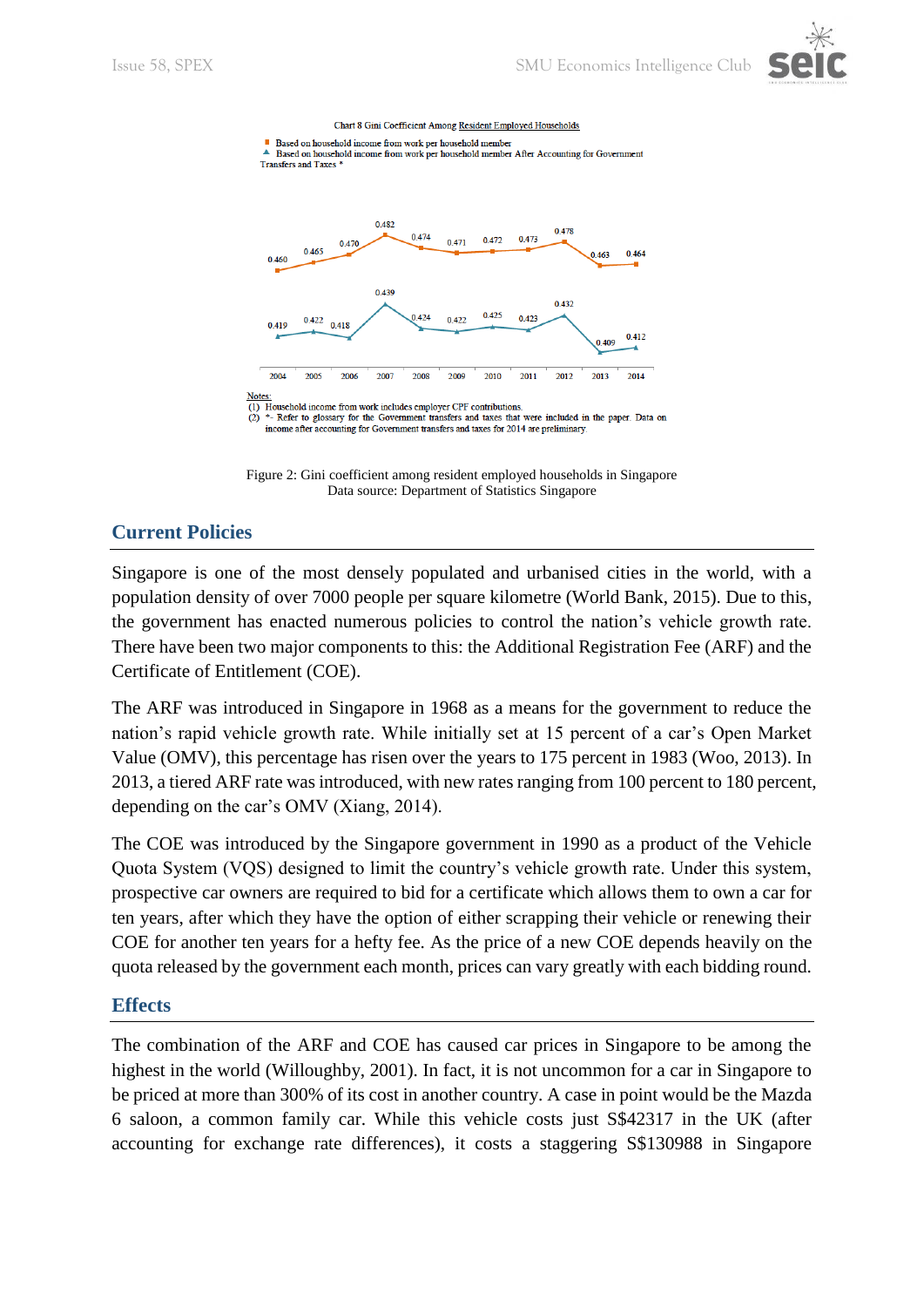(OneMotoring, 2015). Due to this, a car in Singapore has become regarded as a luxury good which is attainable only by the wealthy and the upper-middle class (Woo, 2013).

Since 1990, Singapore's government has relied heavily on the Certificate of Entitlement (COE) system to control the country's vehicle growth rate. However, this system is highly regressive due to the fact that the COE price is a far larger proportion of a small car's total price as compared to that of a luxury car. To illustrate this point, the COE makes up 58% of the total price of a Kia Rio, a popular family sedan, as compared to 26% of that of a BMW 5 Series (OneMotoring, 2015). This is especially true in recent years, where the COE has risen from slightly over \$10000 in February 2007 to over \$70000 in February 2014 (Land Transport Authority (LTA), 2014). This demonstrates that the COE system is highly regressive as buyers of small cars, who are likely to be members of the middle-class, are more heavily penalised as compared to buyers of luxury cars. Furthermore, both the wealthy and the middle-income pay the same amount for their COEs no matter how much they earn. This skews the market heavily in favour of the rich as they will always be able to push prices up due to their greater earning power and disposable income.

As a result, the Singapore car market has evolved into one where the wealthy are able to consistently outbid other residents for COEs to purchase cars. While the wealthy elite are easily able to afford COEs for each of their multiple cars, middle-class families are forced to either fork out the high price or live without a car. This has led to a massive increase in the sales of luxury vehicles in Singapore, which has further developed into a majority of vehicles sold in Singapore are luxury cars. In fact, in the year 2013, Mercedes-Benz and BMW were the two best-selling car makes in the nation (LTA, 2014). Perhaps more shockingly, Porsche, an ultraluxury car make, sold more units in that year than Mitsubishi, a once-popular Japanese family car manufacturer (LTA, 2014). Such a situation is perhaps unique only to Singapore and demonstrates the extent of the perverseness of the current vehicle allocation system.

#### **Implications**

It is clear that the government's intervention in the car market has led to a phenomenon where only those with high disposable incomes are able to afford to purchase them. This is a concern as it may lead to stratification between those who own cars and those who do not. Owning a car is often seen as a necessity by the wealthy and the upper-middle class due to convenience. This convenience affords them advantages and benefits which those who do not own one may be unable to enjoy. In fact, participation in some programmes catered to the elite is only possible with access to a vehicle. A case in point is the Gifted Education Programme (GEP), which is designed with the assumption that parents are able to chauffeur their children about by car, and where the lack of access to one is likely to inconvenience the student considerably (Barr & Skrbis, 2008). This illustrates how the government's intervention in the car market is likely to further stratify society and lead to a class divide.

#### **Alternative Measures**

Having expounded the link between government intervention in the car market and economic stratification in Singapore, this article proceeds by suggesting different measures which the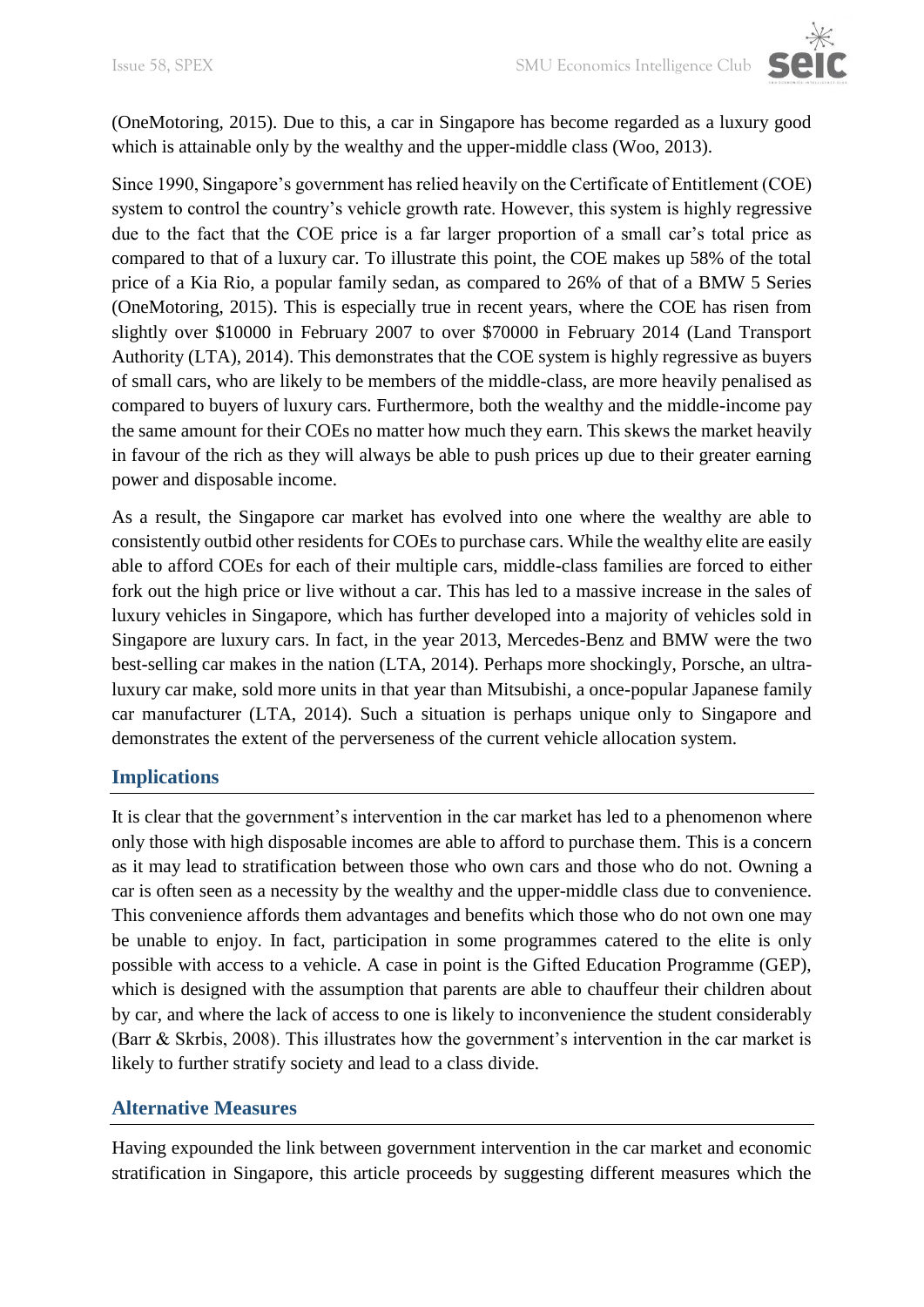

government should consider implementing to control Singapore's vehicle population. The first would be transforming the COE system into a needs-based one. This is imperative as many households which need cars, such as those with elderly or handicapped members, are competing for the very same COEs which the top 1% of income earners are also bidding for. Under this system, prospective buyers from households which already own a car would compete for COEs in a different category with a more limited quota. This is likely to lead to a higher price for COEs in this special category. In addition, households including members with demonstrated needs would be given subsidies to own a vehicle. This would create a more equitable market where resources are allocated based on need, not on ability to pay.

Alternatively, cars could be classified into different COE categories based on their Open Market Value (OMV). The OMV of a car refers to the price paid to the overseas exporting firm and includes purchase price, freight, insurance, and import costs (OneMotoring, 2015). The government should then allocate a fixed number of COEs for each category. This would create a market where the wealthy would be competing among themselves for ownership of luxury cars, the upper-middle-class would be competing among their peers for mid-range cars, and even the middle and working classes would stand a fair chance to compete for cheaper cars.

Another policy which the government could adopt would be to modify the COE auction into a uniform-percentage system. Under this system, bids would be a percentage of each individual car's price and successful bidders would pay the lowest percentage. Although successful bidders would be paying different dollar amounts, the COE premium paid by each buyer would be the same proportion of the value of each individual car. This would thus be a more progressive and equitable system which the government should consider adopting.

#### **Conclusion**

Inequality in Singapore is a problem which has worsened significantly in the past decade. With its competitive tax rates, modern infrastructure and strategic location, Singapore has become a top destination for wealthy foreigners to work, invest, and settle down in. The opening of the Integrated Resorts in 2010 and the subsequent inflow of foreign capital has further exacerbated this issue. While Singapore must always remain open to capital inflow, it is crucial not to use this as an excuse to allow inequality to fester. Early signs of discontent have already been observed, from public outrage at British expatriate Anton Casey's derogatory comments towards 'poor' Singaporeans to widespread fury towards a wealthy Chinese expatriate who caused two deaths by crashing his Ferrari into a taxi. As Singapore strives to be a welcoming land of opportunity for all, it must not neglect the middle-class which forms the bulk of its population. Hence, it is important for the government to take steps to address this growing sense of inequality by revamping its policies in the car market. Reforming these policies is no guarantee that this problem would be solved, or even ameliorated. But it does proffer the hope that, with this fairer approach, Singapore will be able to develop into a more equitable and inclusive nation, one which all its citizens can be proud to live in and call home.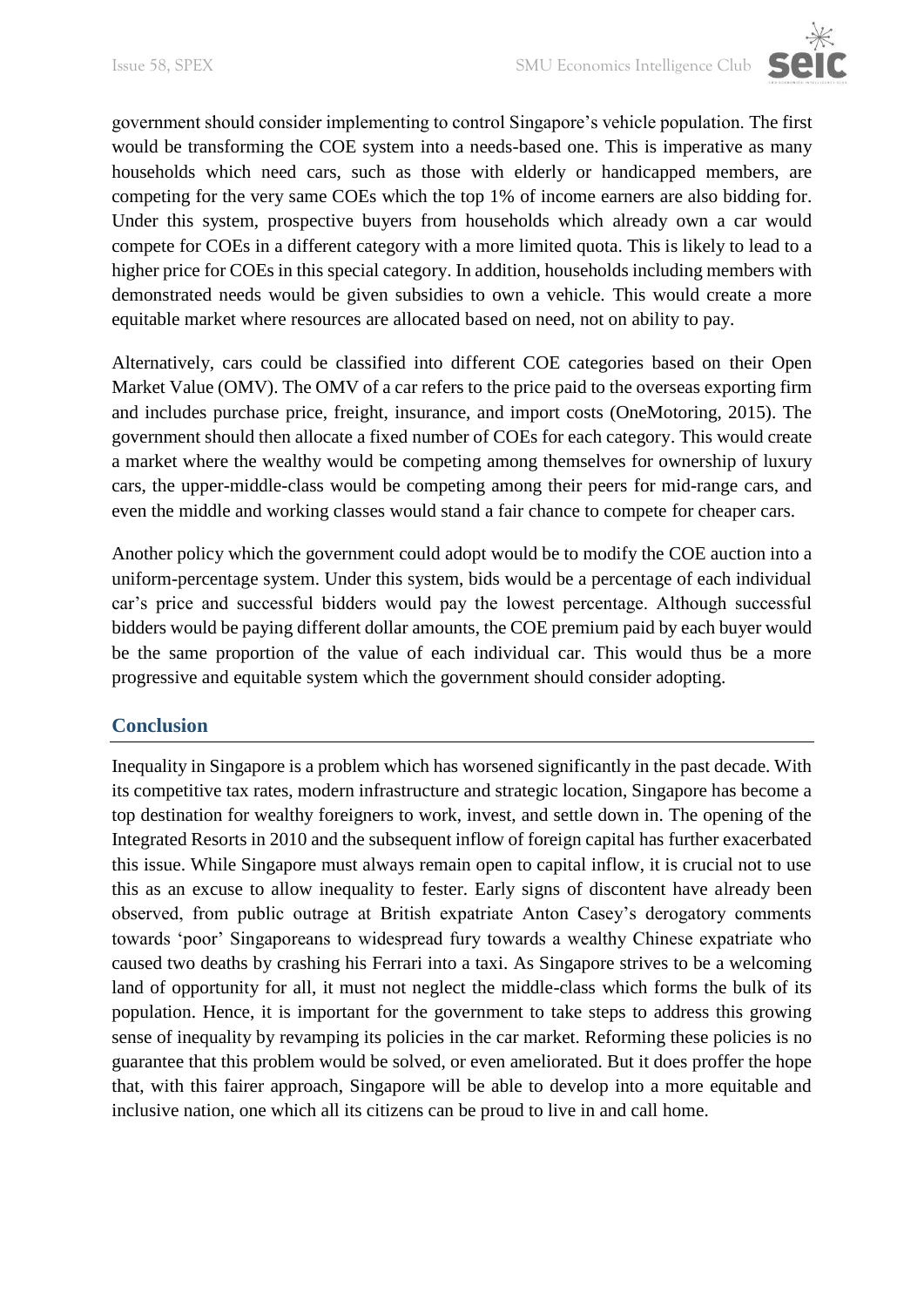

#### **References:**

GDP per capita (2015). *World Bank.* Retrieved from: <http://data.worldbank.org/indicator/NY.GDP.PCAP.CD>

Population density (2015). *World Bank.* Retrieved from: <http://data.worldbank.org/indicator/EN.POP.DNST>

Woo, J.J. (2013). Should the Singapore Government Try to Lower Car Prices? Retrieved from: <http://lkyspp.nus.edu.sg/wp-content/uploads/2013/07/Land-transport-and-car-prices-final.pdf>

Xiang, Y. (2014). Dynamics of Vehicle Ownership in Singapore. Retrieved from: <http://dspace.mit.edu/handle/1721.1/87525>

Willoughby, C. (2001). Singapore's Motorization Policies 1960-2000. *Transport Policy.* Retrieved from:<http://www.sciencedirect.com/science/article/pii/S0967070X01000038>

Cost (S\$) For Cars Registered in Sep 2015 (2015). *One Motoring.* Retrieved from: [http://www.onemotoring.com.sg/publish/onemotoring/en/lta\\_information\\_guidelines/buy\\_a\\_new\\_veh](http://www.onemotoring.com.sg/publish/onemotoring/en/lta_information_guidelines/buy_a_new_vehicle/car_cost.MainPar.30963.File.tmp/Car_Cost_Update.pdf) [icle/car\\_cost.MainPar.30963.File.tmp/Car\\_Cost\\_Update.pdf](http://www.onemotoring.com.sg/publish/onemotoring/en/lta_information_guidelines/buy_a_new_vehicle/car_cost.MainPar.30963.File.tmp/Car_Cost_Update.pdf)

COE Bidding Results 2010-2014 (2014). *Land Transport Authority.* Retrieved from: [http://www.lta.gov.sg/content/dam/ltaweb/corp/PublicationsResearch/files/FactsandFigures/COE\\_Res](http://www.lta.gov.sg/content/dam/ltaweb/corp/PublicationsResearch/files/FactsandFigures/COE_Result_2010_2014.pdf) [ult\\_2010\\_2014.pdf](http://www.lta.gov.sg/content/dam/ltaweb/corp/PublicationsResearch/files/FactsandFigures/COE_Result_2010_2014.pdf)

Total Annual New Registration of Cars by Make (2014). *Land Transport Authority.* Retrieved from: [http://www.lta.gov.sg/content/dam/ltaweb/corp/PublicationsResearch/files/FactsandFigures/MVP02-](http://www.lta.gov.sg/content/dam/ltaweb/corp/PublicationsResearch/files/FactsandFigures/MVP02-2_New_Cars_by_make.pdf) 2 New Cars by make.pdf

Barr, M. & Skrbis, Z. (2008). Constructing Singapore: Elitism, Ethnicity, and the Nation-Building Project*.* Retrieved from: [http://onlinelibrary.wiley.com/doi/10.1111/j.1469-](http://onlinelibrary.wiley.com/doi/10.1111/j.1469-8129.2009.00426_6.x/abstract) [8129.2009.00426\\_6.x/abstract](http://onlinelibrary.wiley.com/doi/10.1111/j.1469-8129.2009.00426_6.x/abstract)

Key Household Income Trends, 2014 (2014). *Department of Statistics Singapore.* Retrieved from: [http://www.singstat.gov.sg/docs/default-source/default-document](http://www.singstat.gov.sg/docs/default-source/default-document-library/publications/publications_and_papers/household_income_and_expenditure/pp-s21.pdf)[library/publications/publications\\_and\\_papers/household\\_income\\_and\\_expenditure/pp-s21.pdf](http://www.singstat.gov.sg/docs/default-source/default-document-library/publications/publications_and_papers/household_income_and_expenditure/pp-s21.pdf)

Key Budget Initiatives (2013). *Ministry of Finance.* Retrieved from: [http://www.singaporebudget.gov.sg/budget\\_2013/key\\_initiatives/families1.html](http://www.singaporebudget.gov.sg/budget_2013/key_initiatives/families1.html)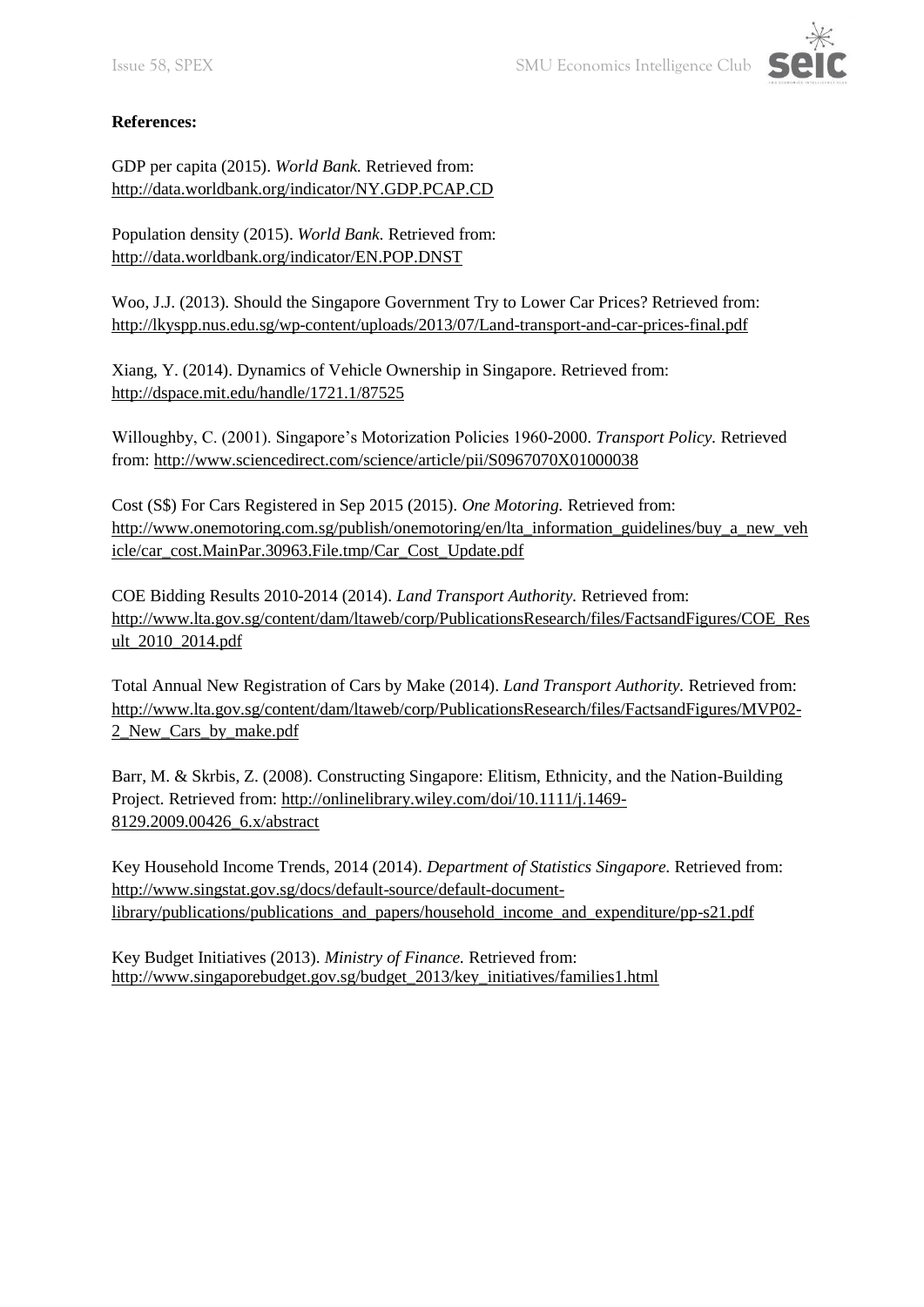

## EUROPEAN MONETARY UNION AS A COMMON **CURRENCY AREA**

#### *By Ng Bo Lin*

#### **Introduction**

In 1999, countries in the European Union decided to take a step further, that is, to agree upon a single currency, the Euro. They believed that with the Euro, this results in the removal of exchange rate fluctuations as well as exchange rate hedging so that firms will enjoy higher profit margin through these cost savings. In addition, politicians were hoping that the Euro will improve the political and economic profile of Europe, essentially making it the United States of Europe.

However, the recent economic crisis had posed a huge challenge to the European Monetary Union (EMU). Can countries with such diverging fiscal policies like Greece and Germany exist together in this economic marriage? Is the Euro sustainable, given the stark differences between the macroeconomic fundamentals within the member countries themselves?

#### **Working Towards a Common Currency Area**

In a paper written by Martin Feldstein<sup>1</sup> (2011), he mentions that the monetary policy set by the European Central Bank (ECB) will be applied wholly across the EMU. This also implies that each country within the EMU will face the same exchange rates. In essence, these countries have no autonomy over their monetary policy, so that they are unable use monetary policy to spur their economy.

This may not have been a problem if macroeconomic fundamentals of the members within the EMU were similar, to the extent that monetary policy can provide a helping hand to all members in the event of an adverse shock. An expected shock to the aggregate demand of these countries will result in lower prices and lower demand for goods. The ECB can then conduct Open Market Operations (OMOs) to buy bonds to reduce interest rates, which will then spur the economy. In this case, monetary policy works well in the face of symmetric shocks. However, this was not the case for the EMU, due to their differences in comparative advantages as well as their legal systems.

Historically, Mundell<sup>2</sup> (1961), Friedman<sup>3</sup>(1997) and Feldstein (2011) pointed out that a floating exchange rate has been used as a tool which countries could use to respond to volatility in the global economy. For example, when the demand for a currency weakens due to its macroeconomic fundamentals, capital outflows put downward pressure on the currency,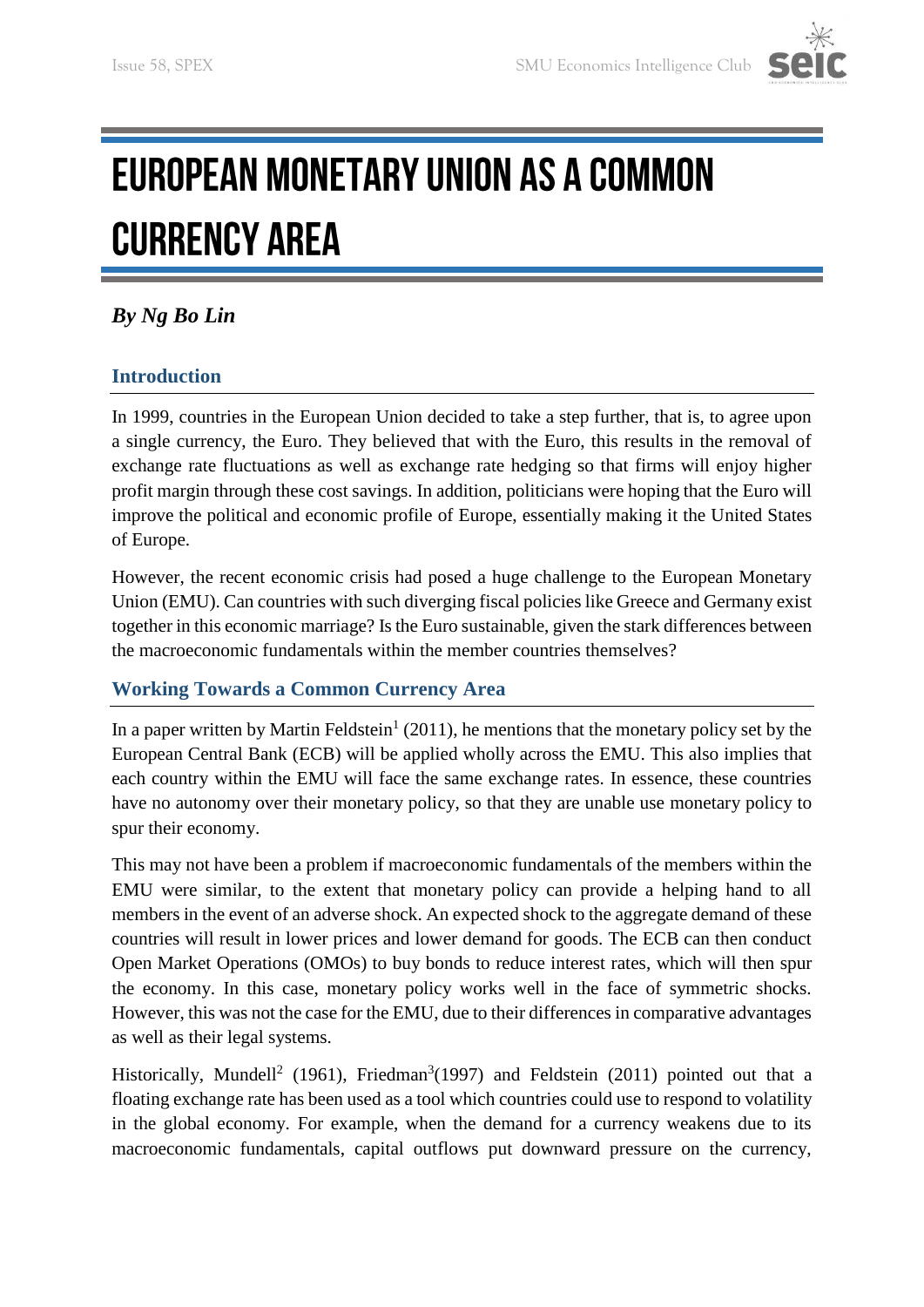leading to a devaluation. In this regard, the exchange rate brings the country's Balance of Payments (BOP) back to equilibrium whenever there are any shocks to the system.

When a country faces an exogenous shock to aggregate demand, firms may wish to lay off workers, or cut wages in order to cut costs. With lower wages and higher unemployment, high factor mobility can play a huge part in restoring equilibrium to the system. Workers from the affected country may opt to migrate to other countries with better opportunities, reducing labour supply leading to an increase in wages. In the long term, we should find that wages over the same industry across countries within the common currency area to be similar.

However, the presence of strong labour unions in the EU have made it hard for firms to lay off workers during bad times, which resulted in certain countries going through longer recessions than they absolutely have to in the event where high factor mobility was achieved. Jager and Haftner<sup>4</sup>(2013) found that the gross migration rate between 2000 and 2010 in the EU27 was about 2%, as compared to the United States' 18%. They also note that the geographical mobility was not just low across countries, but within countries, which can be attributed to the strengths of the labour unions. In OECD's 2013 Employment Database, when we compare the EU to the USA, EU workers tend to enjoy more benefits, extending from the length of the notice period to the severance pay. These benefits do come at a cost since firms will find it costly to lay off unproductive workers in the short term.



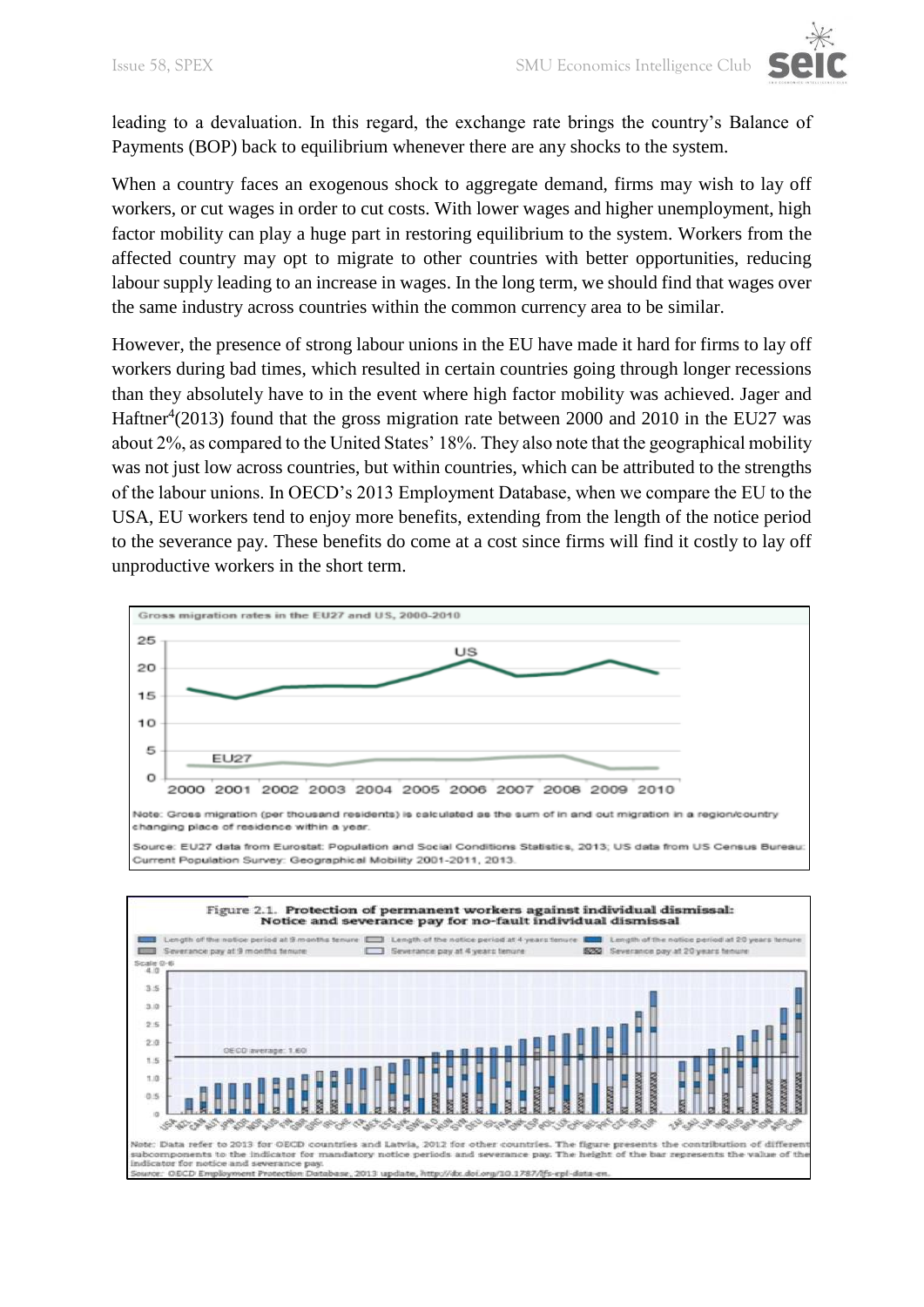

Another criterion which the EMU did not have was the establishment of a fiscal union which oversees the fiscal policies of its members. In the United States, although different states have their own fiscal policies, these policies are very similar to the national policy (Friedman, 1997). Since countries have different needs, fiscal policies have to be tailored by the fiscal union to ensure that the EU is working towards its national policy. And this was, perhaps, the reason that sparked the financial crisis. It stemmed from the fact that the markets were uncertain whether Greece was able to repay its huge structural deficit after the Greek government drastically revised its budget deficit. After investors were certain that Greece was unable to service its debt, they looked out for countries with similar macroeconomic fundamentals as Greece, such as Spain and Italy where governments were spending beyond their own means.

#### **Saving the European Monetary Union**

Indeed, it is heart-warming to witness the changes undertaken after the European crisis. Trade unions across Europe are weakening (Bernaciak et al<sup>5</sup>, 2014), and talks are currently underway to establish a fiscal union within the EU. Although legacies of the crisis lingers on, current large-scale asset purchases undertaken by the ECB have helped to lower borrowing costs across the region for consumers and firms, spurring real economic activity.

Moving on, it is imperative that countries who are performing better economically should provide fiscal transfers to those that are struggling. In a common currency area, there are bound to be "winners" and "losers". It is in the interests of the "winners" to offer aid to the "losers" such that all will be better off in the long run. For this arrangement to work, a fiscal union has to be established.

Countries in the Eurozone has traded  $8 - 23\%$  more with each other with the emergence of the Euro (Rose<sup>6</sup>, 2008), due to savings from transaction costs and exchange rate stability. In addition, the Euro has strengthened political ties and will continue to do so in the future, paving the way for monetary unity.

#### **Saving the European**

Going back to our question: Has the European Monetary Union fulfilled the criterions for a common currency area? Only for a few countries. Countries such as Austria, Belgium and Luxembourg, prior to the formulation of the common currency area, were already pegging their currency to the Deutsch Mark. As for the other countries, however, they are only starting to work towards the fulfilment of these conditions. The weakening of trade unions across the EU as a whole should improve labour mobility, while talks of the establishment of a fiscal union will help to ensure that the fiscal policies of the EU members are aligned with the common goal.

In addition, the ECB is working towards a "Deeper and Fairer Economy and Monetary Union" (ECB<sup>7</sup> , 2015) in terms of strengthening political, fiscal, economic and financial ties within its members. The Fiscal Union will work with the national fiscal councils to ensure that fiscal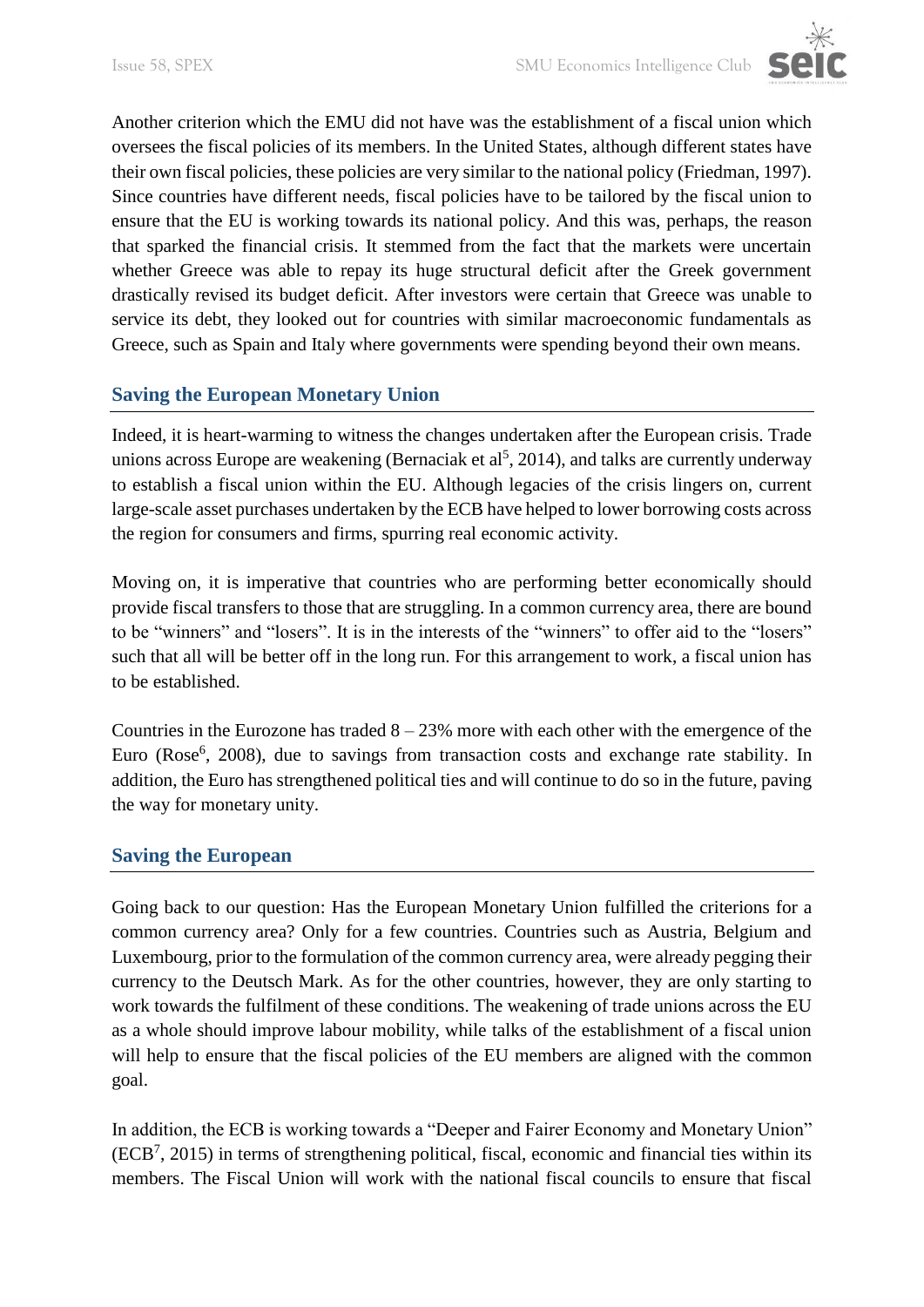

Recently, the ECB looks to fine-tune banking rules across member countries to increase banks' confidence about cross-border lending  $(ECB<sup>8</sup>, 2015)$ . Through harmonising banking rules, banks will definitely be more willing to engage in improve cross-border lending, leading to improvement in economic activity across the region. In addition, this results in a more efficient allocation of credit, as firms are not constrained by lending rules set in their own countries.

Recent large-scale asset purchases undertaken by the ECB has provided breathing space for countries to implement much needed reforms. Although most reforms are country-specific, objectives are pretty much the same, that is, to make the EMU a much more competitive place for businesses investment and to improve factor mobility not just within but also across countries. Banks with legacy debts are also in dire need of reform to handle their unsustainable levels of nonperforming loans, which can prove to be an impediment to business investment. (IMF<sup>9</sup> , 2015). Ultimately, only the success of these structural reforms, in conjunction with the ECB's quantitative easing, can ensure the long term viability of the EMU.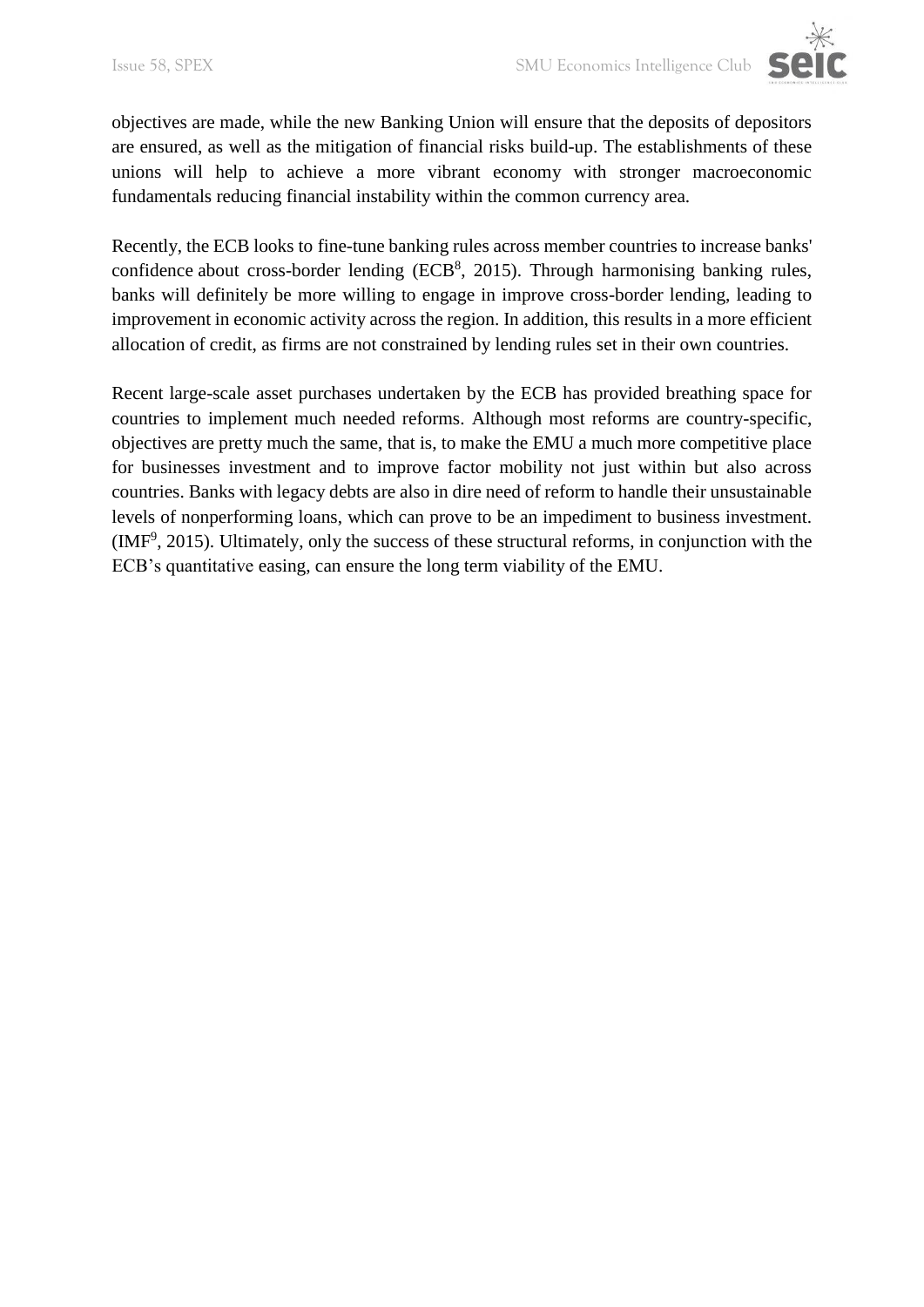

#### **References:**

- 1. Martin Feldstein, "The Euro and the European Economic Conditions," NBER Working Paper, 2011
- 2. Robert Mundell, "Theory of Optimum Currency Areas," The American Economic Review, 1961
- 3. Milton Friedman, "The Euro: Monetary Unity to Political Disunity," Project Syndicate, 1997
- 4. Jennifer Jager & Kurt Hafner, "The Optimum Currency Area Theory and the EMU: An Assessment in the Context of the Eurozone Crisis", Intereconomics, 2013
- 5. Magdalena Bernaciak, Rebecca Gumbrell-McCormick & Richard Hyman, "Trade Union in Europe: Innovative Responses to Hard Times," Freidrich Ebert Stiftung, 2014
- 6. Andrew Rose, "EMU, Trade and Business Cycle Synchronization", 2008
- 7. European Central Bank, "Completing Europe's Economic and Monetary Union," Five Presidents' Report, 2015
- 8. Mario Draghi, "Cross-Border Markets and Common Governance", ECB Speech at the Bank of England Open Forum
- 9. International Monetary Fund, "A Strategy for Resolving Europe's Problem Loans", IMF Staff Discussion Notes, September 2015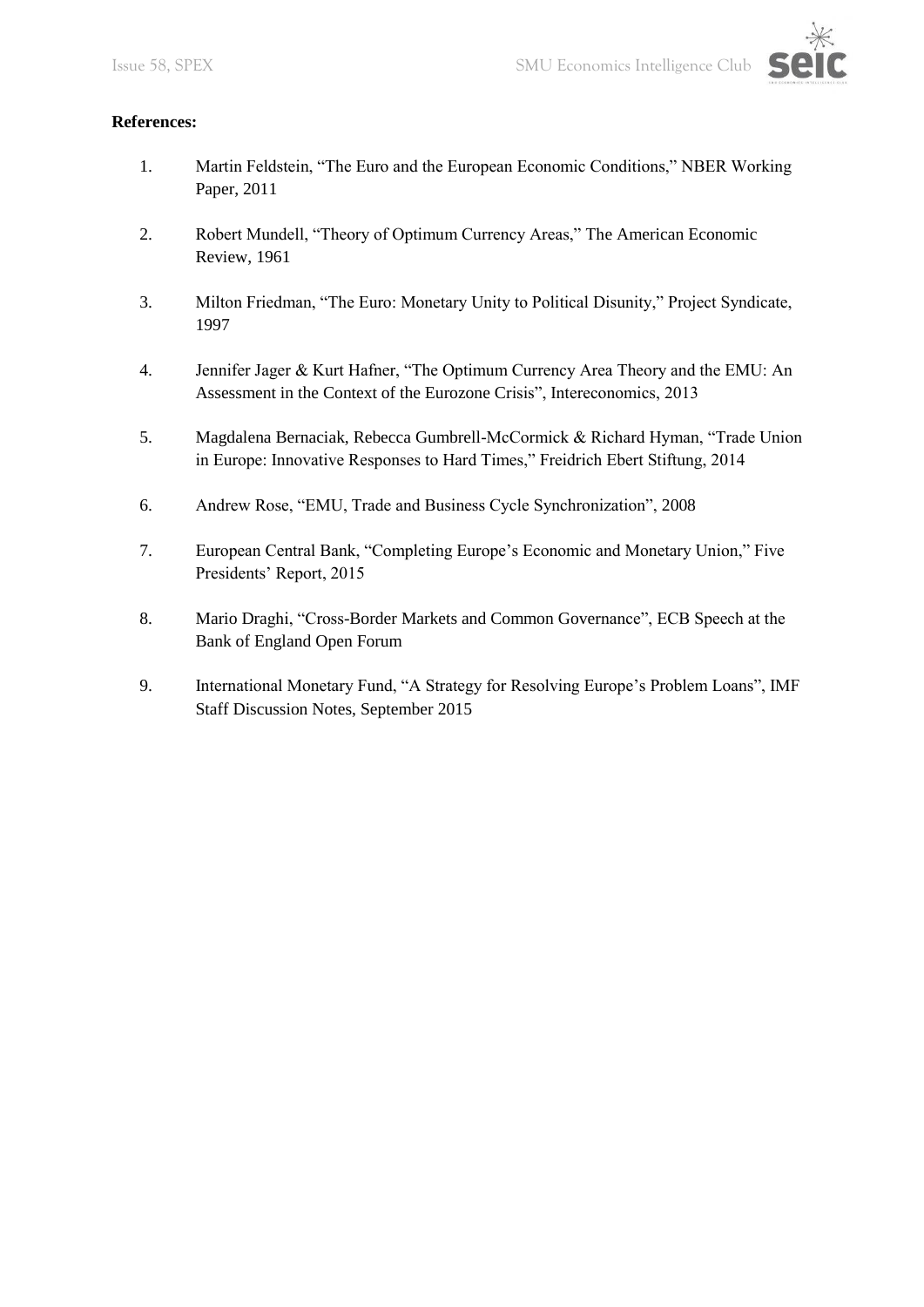

### THE GROWTH OF THE INDIAN PHARMACEUTICAL **INDUSTRY**

#### *By Shrey Bidasaria*

The Chinese stock market crash in August 2015 caused a huge ripple effect in India, with 7 lakh crores of investors' wealth being wiped off from the Indian stock market<sup>1</sup>. This loss in investor confidence could be seen all over the world and was homogeneous across almost all industries. However, while the world faces economic slowdown, the Indian pharmaceutical industry seems poised for growth.

The Indian pharmaceutical industry is estimated to reach \$55bn in revenue by  $2020^2$ , from its value of \$16bn in 2014, growing with a CAGR of 22%. This is largely due to the industry's generic drugs exports. Indian firms are positioning themselves to exploit patent expiries and untapped markets. In addition, they are trying to explore new and complex drugs. However, price controls and tightening of foreign regulations might hinder this growth.



Source: McKinsey, IBEF

#### **Generic Leaders in Exports**

Indian pharmaceutical companies possess not only a domestic stronghold, but also a respectable global footprint, boasting of exports totalling \$14bn in 2014, with the US being the largest foreign market for generic drugs<sup>3</sup> (Figure 2). The rising cost of healthcare in foreign countries drives the use of generic drugs. Being chemical copycats of patented ones, generic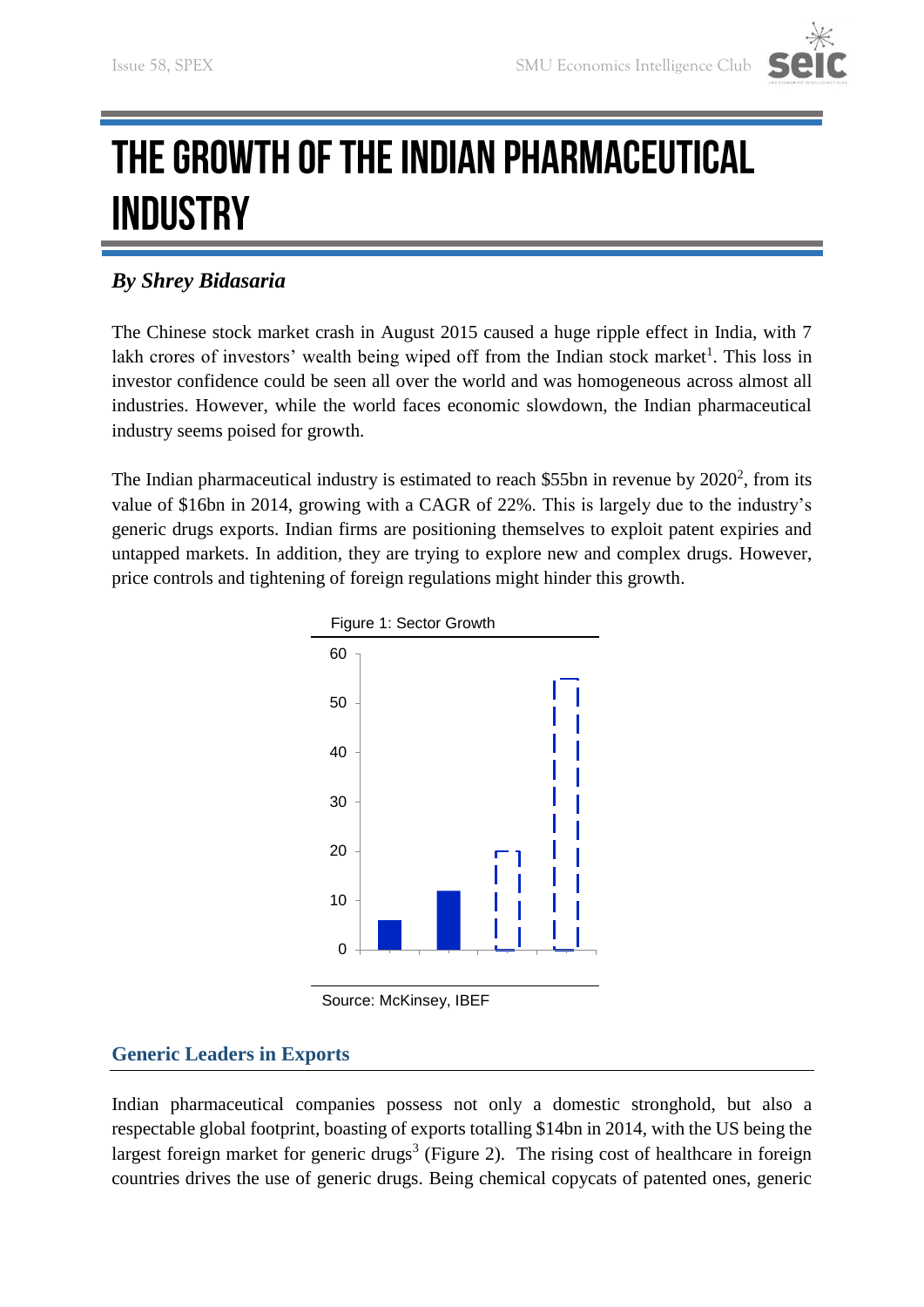drugs are much lower in cost due to the forgone R&D, marketing and promotion costs associated with making a drug from scratch. In addition, the cheap production costs in India gives Indian players an edge over their competition. The cost of a clinical trial is one-tenth and R&D cost is one-eighth as compared to the US. Moreover, a pool of talented professionals and cheap labour makes India a lucrative manufacturing spot for the pharmaceutical industry. The potential in the generics market is due to a number of foreign companies falling off the 'patent cliff', as \$70bn worth of patent drugs will go off patent in US over the next three years (Figure 3). With 546 US Food and Drug Administration (FDA) approved company sites, Indian firms will be able to capitalize on this quickly.



#### **Potential Impact on the World**

The Patent (Amendment) Act in 2005 gave rights to new drugs for 20 years. Hence, many big companies are focusing more on R&D to make new drugs, having spent between \$58 – 325mn in FY15<sup>4</sup> (Figure 4). Since the cost of production in India is very low as compared to other nations, companies have an even greater incentive to undertake R&D expenditure. Smaller firms who cannot afford this are exploring more complex generics to diversify their products. By the time these products are in the market, it is likely that there will be sufficient demand for them. A combination of better healthcare in rural areas, increase in chronic diseases and increase in India's ageing population, with 98mn people in India expected to be above 65 years of age by 2020, will increase the demand for drugs significantly<sup>5</sup>.

Aside from the growth drivers mentioned, government measures such as 100% Foreign Direct Investment (FDI), a rise in healthcare spending and infrastructure expansion will bolster the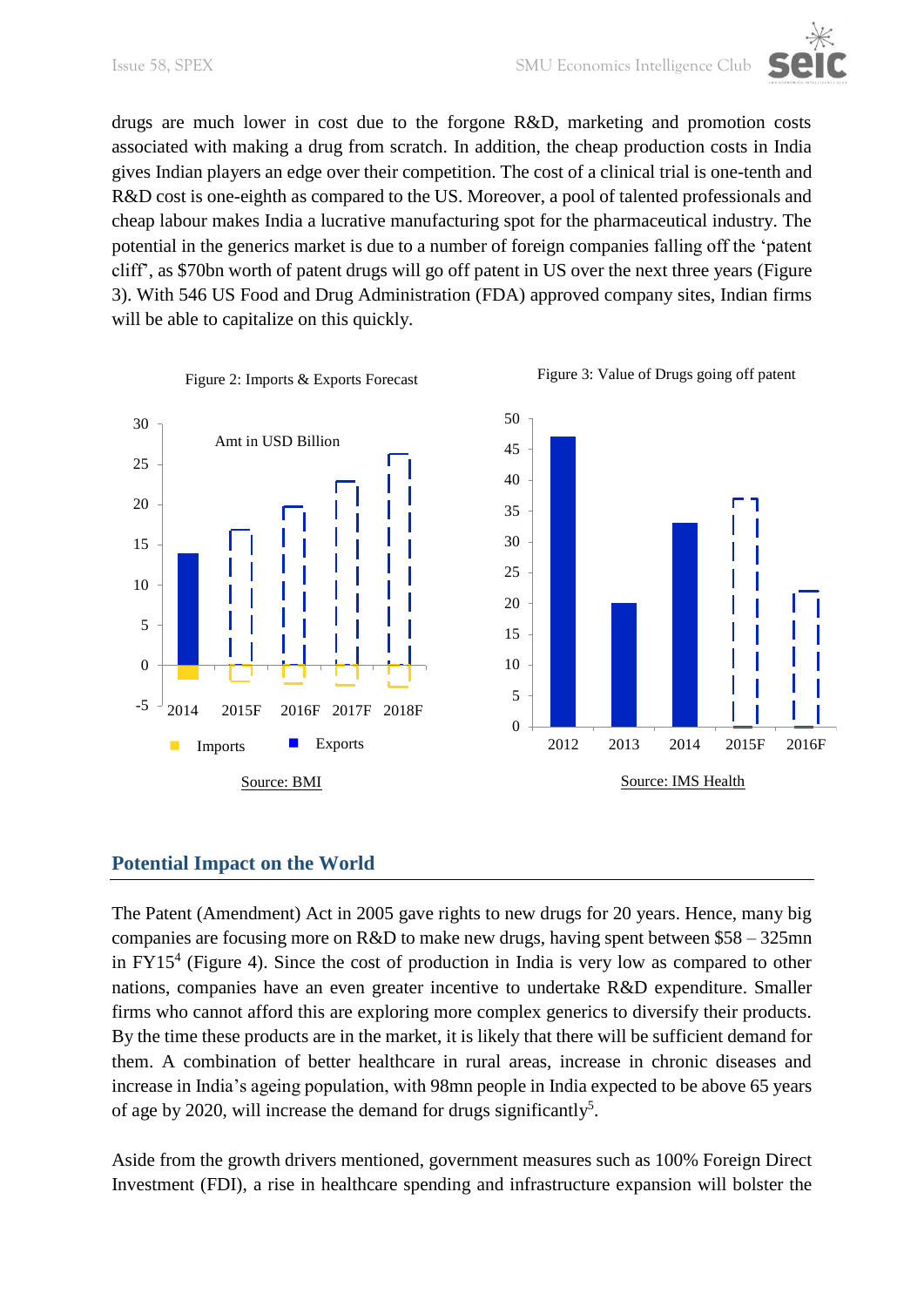industry's growth. Firstly, the government has allowed 100% FDI through the automatic route in the pharmaceutical sector. With the industry being open to more investment opportunities, this profitability is expected to rise. Secondly, the government has unveiled its India Pharma Vision 2020. This seeks to reduce the approval time for production facilities and spur an increase in investment in the pharmaceutical sector.

![](_page_13_Figure_3.jpeg)

Figure 4: Value of R&D Investment in 2015 (Amt in USD millions)

#### **Problems**

Despite the presence of these growth drivers, there remains a few major hurdles for the industry to overcome. One of these hurdles would be the increasing regulation in FDA approvals leading to more product recalls and bans. Large companies such as Sun Pharma and Ipca Labs are still working towards attaining full regulatory compliance. Recently, EU banned 700 Indian drugs for failing to meet the trial requirements<sup>6</sup>. Additionally, the FDA has been imposing more checks on Indian companies, in the form of facility visits and dictating production standards. Compliance with these regulations is a very time consuming process. As such, this delays the release of the drugs in USA, thereby affecting revenue.

Stringent price control is another potential hurdle to overcome. The Indian government intervenes to reduce the price of drugs or issue compulsory licenses to ensure affordable healthcare. In May 2013, the government released a new Drug Price Control Order that aimed to reduce the price of 384 essential medicines. Similarly, in July 2014, the National Pharma Pricing Authority reduced the prices of widely used anti-diabetic drugs by 35%. Such measures have the effect of eroding profits as well as hampering innovation. As a result, the number of drugs launched in the country declined from 270 in 2008 to 56 in 2014<sup>7</sup> .

In conclusion, rising exports, increasing consolidation and innovation and government support are the main drivers which will bolster the growth of the Indian pharmaceutical industry. While cheap costs of production and the 'patent cliff' phenomena show promise for generic exports,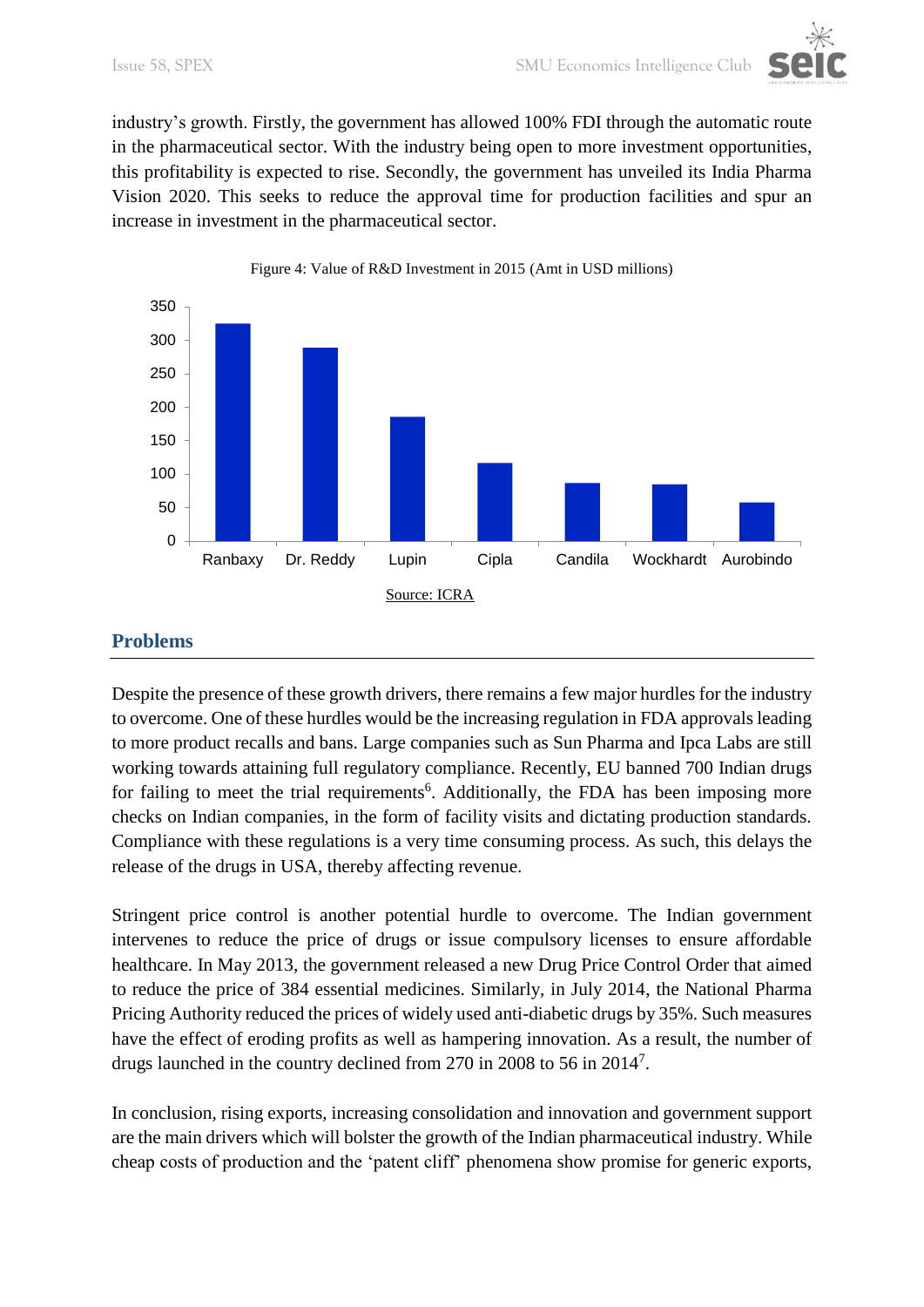![](_page_14_Picture_2.jpeg)

Indian companies are trying to enter the market for new drugs. This strategy of capitalizing on all fronts of the industry will not only improve profitability but also negate the effects of government regulations and FDA checks. Thus, the Indian pharmaceutical industry is likely to become one of the leading industries of the Indian economy in the years to come.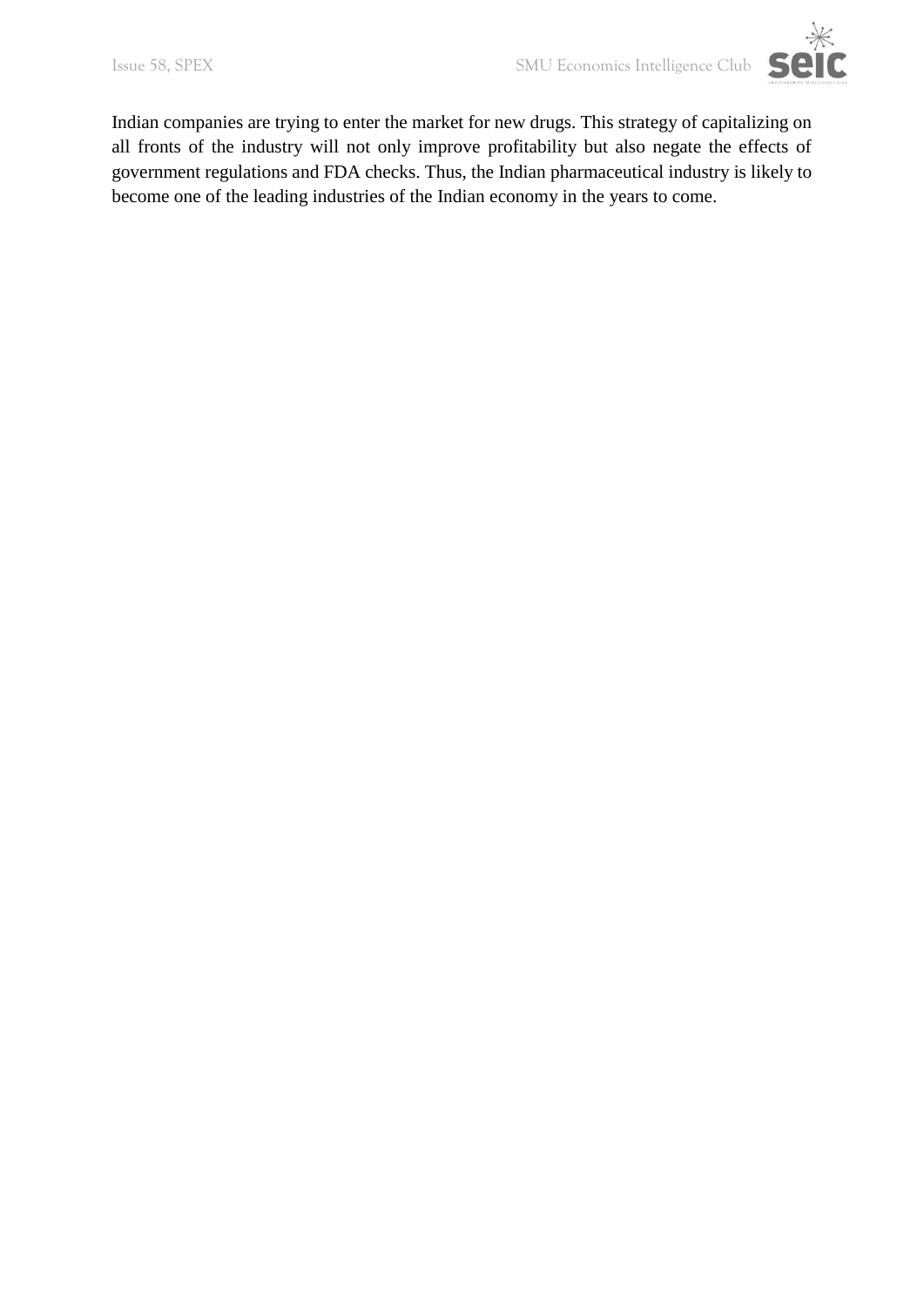![](_page_15_Picture_2.jpeg)

#### **References:**

- 1. Economic Times, (2015). Black Monday wipes out Rs 7 Lakh crore from investors' wealth. Retrieved from [http://articles.economictimes.indiatimes.com/2015-08-24/news/65808580\\_1\\_total](http://articles.economictimes.indiatimes.com/2015-08-24/news/65808580_1_total-investor-wealth-lakh-crore-index-sensex-today)[investor-wealth-lakh-crore-index-sensex-today](http://articles.economictimes.indiatimes.com/2015-08-24/news/65808580_1_total-investor-wealth-lakh-crore-index-sensex-today)
- 2. McKinsey & Company, (2015). *India Pharma 2020 - Propelling Access and Acceptance, Realising True Potential*.
- 3. Business Monitor International (BMI) Research, (2015). Retrieved from [https://bmo-bmiresearch](https://bmo-bmiresearch-com.libproxy.smu.edu.sg/sar/reports/view?productid=155&issue=20151001&iso=IN)[com.libproxy.smu.edu.sg/sar/reports/view?productid=155&issue=20151001&iso=IN](https://bmo-bmiresearch-com.libproxy.smu.edu.sg/sar/reports/view?productid=155&issue=20151001&iso=IN)
- 4. Indian Brand Equity Foundation, (2015). *Pharmaceuticals*. Indian Brand Equity Foundation.
- 5. Business Monitor International (BMI) Research, (2015). Retrieved from [https://bmo-bmiresearch](https://bmo-bmiresearch-com.libproxy.smu.edu.sg/sar/reports/view?productid=155&issue=20151001&iso=IN)[com.libproxy.smu.edu.sg/sar/reports/view?productid=155&issue=20151001&iso=IN](https://bmo-bmiresearch-com.libproxy.smu.edu.sg/sar/reports/view?productid=155&issue=20151001&iso=IN)
- 6. The Times of India, (2015). EU bans 700 generic drugs for manipulation of trials by GVK. Retrieved from [http://timesofindia.indiatimes.com/business/india-business/EU-bans-700-generic-drugs](http://timesofindia.indiatimes.com/business/india-business/EU-bans-700-generic-drugs-for-manipulation-of-trials-by-GVK/articleshow/48214393.cms)[for-manipulation-of-trials-by-GVK/articleshow/48214393.cms](http://timesofindia.indiatimes.com/business/india-business/EU-bans-700-generic-drugs-for-manipulation-of-trials-by-GVK/articleshow/48214393.cms)
- 7. Business Monitor International (BMI) Research, (2015). Retrieved from [https://bmo-bmiresearch](https://bmo-bmiresearch-com.libproxy.smu.edu.sg/sar/reports/view?productid=155&issue=20151001&iso=IN)[com.libproxy.smu.edu.sg/sar/reports/view?productid=155&issue=20151001&iso=IN](https://bmo-bmiresearch-com.libproxy.smu.edu.sg/sar/reports/view?productid=155&issue=20151001&iso=IN)